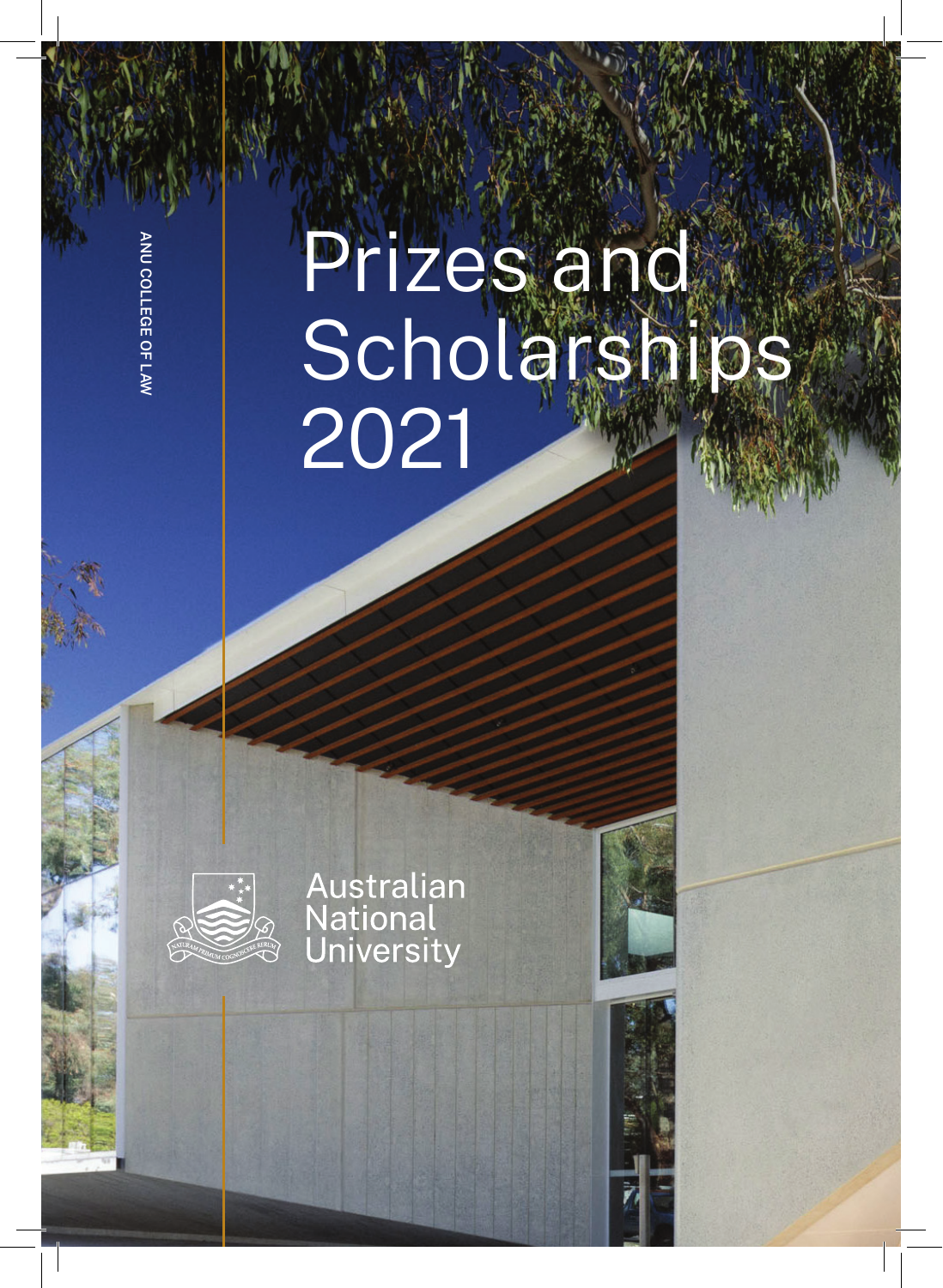ACT Baha'i Community Prize for International Law

Nicholas Bradman

ACT Director of Public Prosecutions Prize for Criminal Law

Charles O'Neill Zoe Reeve

ACT Human Rights Commission Prize for International Law of Human Rights

Claire Gay

ACT Law Society Prize for Contracts

Bas Joseph Braham Claire Josephine Burkett-Roscoe Hamish Robert McKinnon

ACT Women Lawyers' Association Prize

Lily Joelle Butterfield

Aileen Moreton-Robinson Indigenous Student Prize

No eligible student

Ann Downer Memorial Prize in Law

Elise Therese Charlier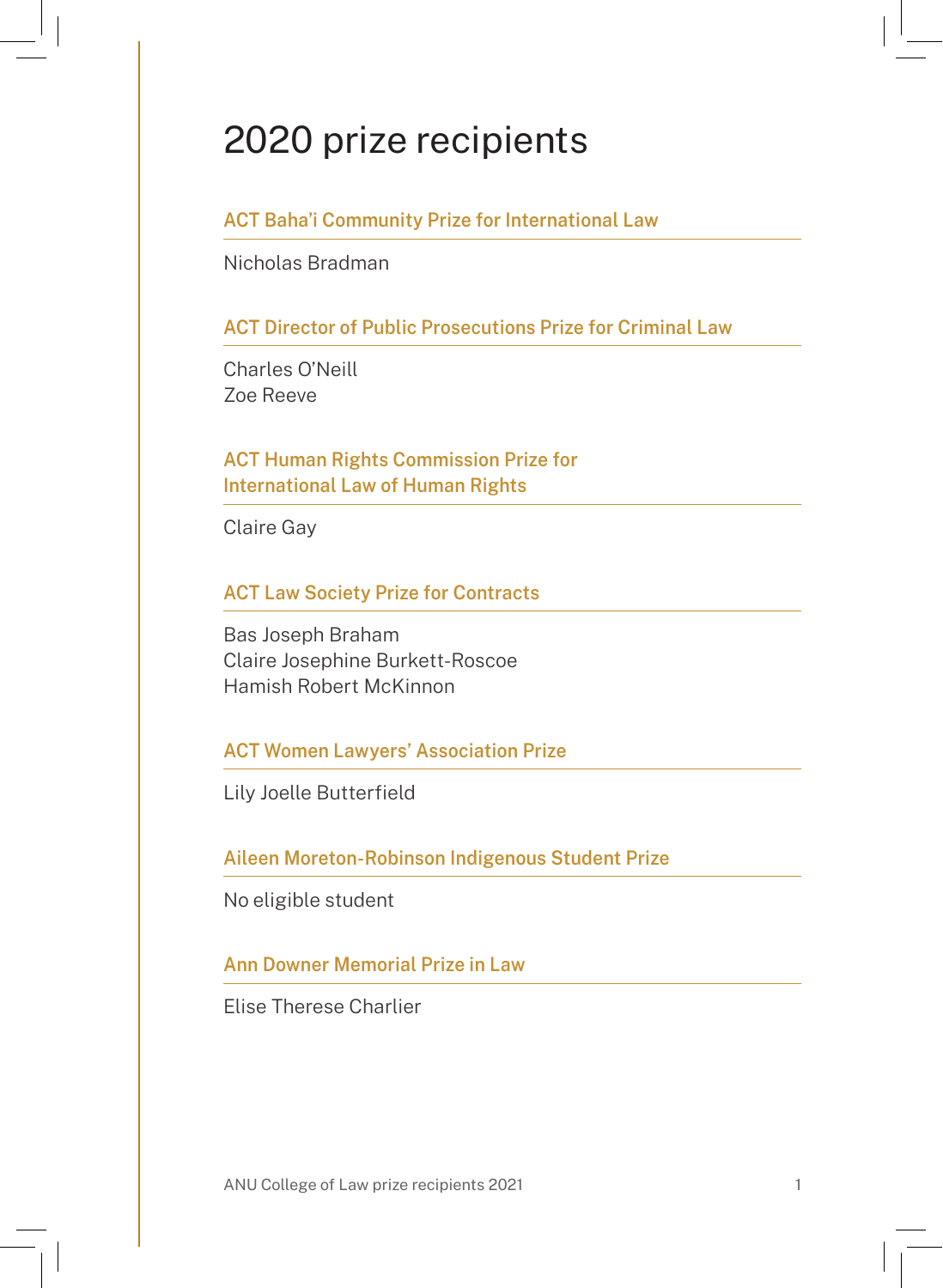Ashurst Australia Prize for Corporations Law

Benjamin Durkin

Ashurst Australia Prize for Federal Judicial Systems

Charlotte Hoynes

Australian & New Zealand Association of Psychiatry, Psychology & Law Prize

Esther Kwon

Australian Capital Territory Bar Association Prize for Evidence

Katarina Victoria Thompson

Australian Network for Japanese Law (AnJeL) — Akira Kawamura Prize for Japanese Law & Society

Yasmin Anna Poole

B C Meagher Prize for Commonwealth Constitutional Law

Guhong Zhou

Bailey Prize for Human Rights

Tahni Chan

Blackburn Medal for Research in Law

Emma Margaret Roff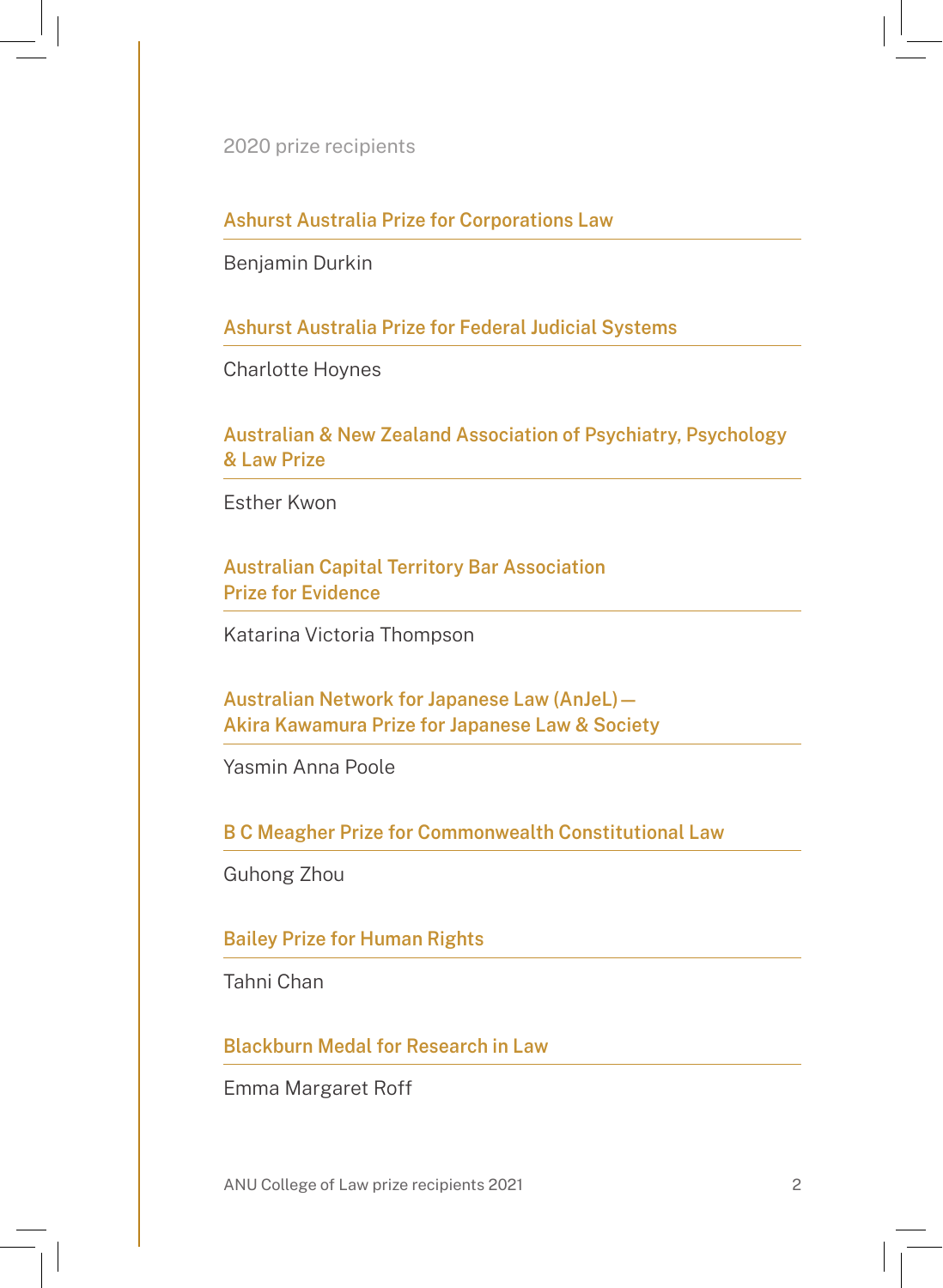Chamberlains Prize for Succession

Jacqueline Turner

Clayton Utz Prize for Administrative Law

Benjamin Durkin Kevin Marco Tanaya Meghan Jan Malone

Clayton Utz Prize for Torts

Amelia Watson

Commonwealth Attorney-General's Department and Australian Government Solicitor Prize

Katarina Victoria Thompson

Daphne Olive Memorial Prize for Legal Theory

Robyn Lewis

Dean's International Student Prize

Guhong Zhou

Dean's Juris Doctor Prize

Matthew Bunten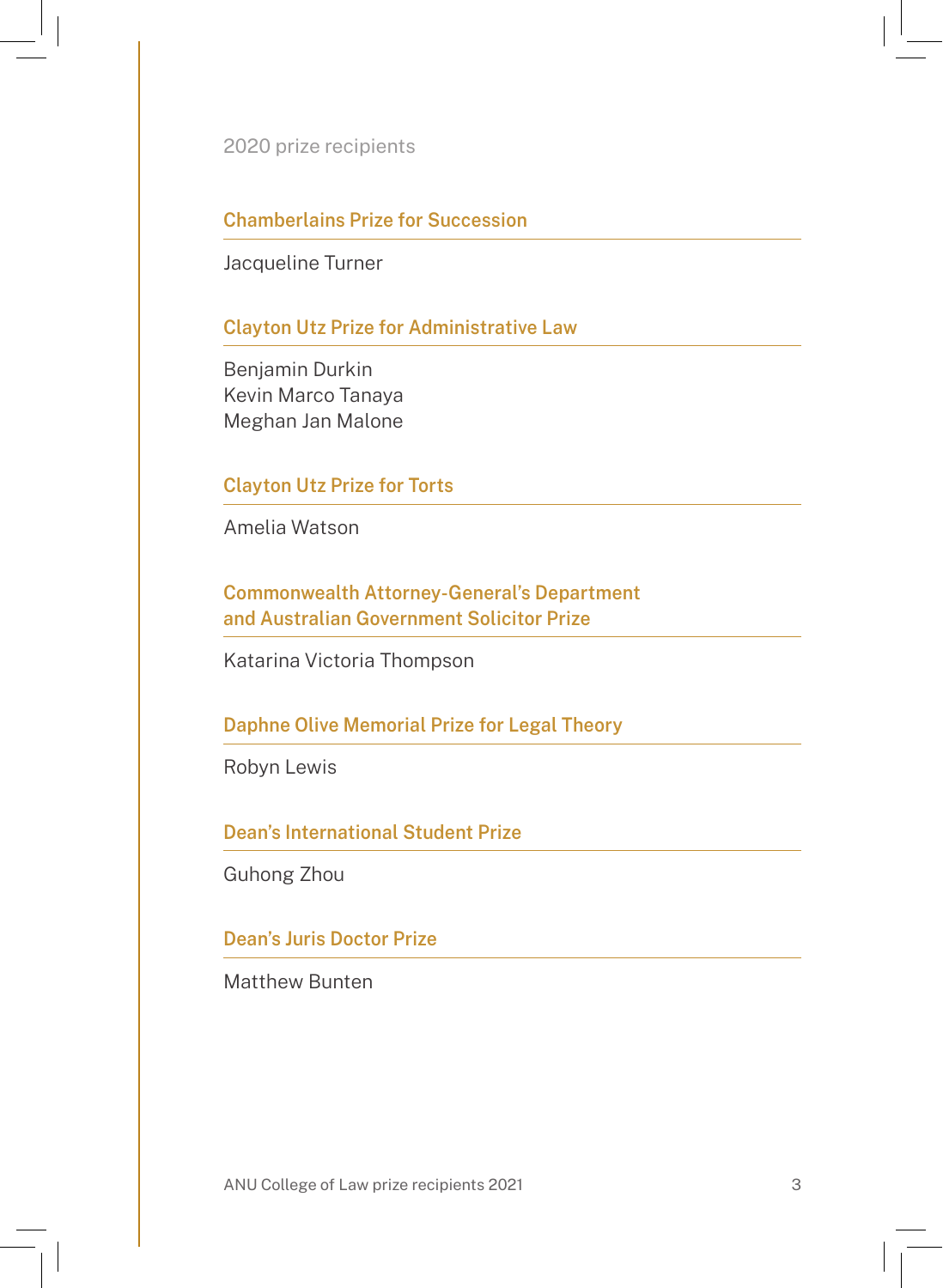Dean's Prize for Outstanding Achievement in the Masters Program in Law

Gillian Sarah Bilton

Elizabeth Allen Prize for Foundations of Australian Law

Annabelle Zofia Johnson Cleary Clare Mary Molloy

### Farrar Gesini Dunn Prize for Family Law

Lily Joelle Butterfield Natalie Mary Pogson

Herbert Smith Freehills Prize for Commercial Law

Hema Grace Berggren

King & Wood Mallesons Prize for Law Studies

Lily Joelle Butterfield

Kirsten Sjolander Memorial Prize for Advanced International Human Rights Law

Rebekah Erin McWhirter

Maurice Blackburn Prize for Labour Law

Lily Joelle Butterfield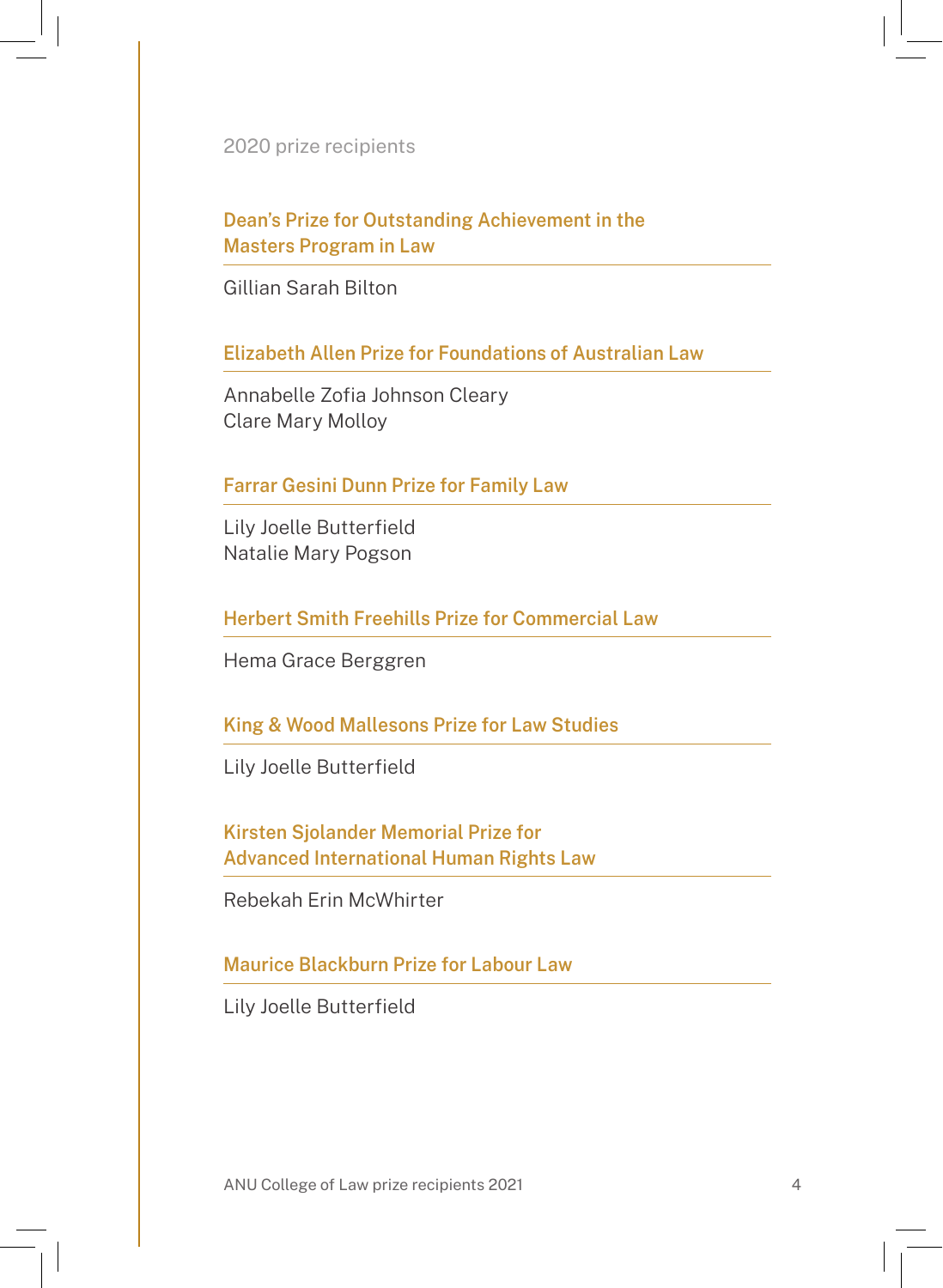Meyer Vandenberg Prize for Property Law

Lily Joelle Butterfield Uma Ossatjyz

Mick Dodson Prize for Indigenous Australians and the Law

Tsering Yangchen Samkhar

MinterEllison Prize for Litigation & Dispute Management

Sellamma Sundaramoorthy

MV Presence Prize for Government Contracts

Chloe Elle Hosking

Oracle Prize for Information Technology Law

Javier Alex Zentner Cross

Oracle Prize for Legislative Drafting & Technology

Charlotte North Marine Chu

Proximity Prize for Information Law

Jye Anthony Beardow

Radhabai Kishinchand Prize

Margarita Madelene Scholl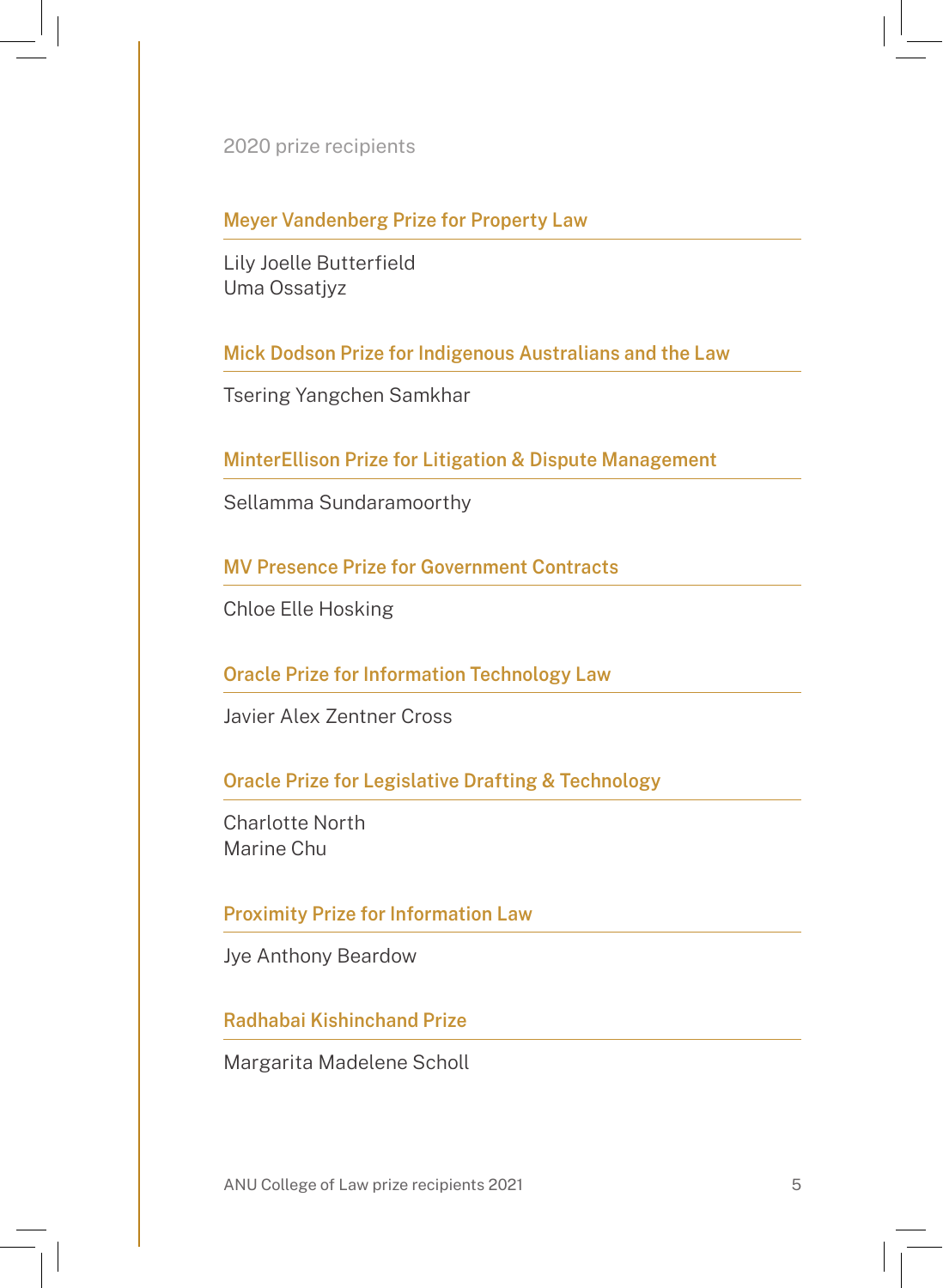Sir George Knowles Memorial Prize

Benjamin Durkin

Sparke Helmore Prize for Equity & Trusts

Tyler Elliott Neil

Supreme Court Judges' Prize

Brandon Smith

United Nations High Commissioner for Refugees Prize for Refugee Law

Benjamin James Lawrence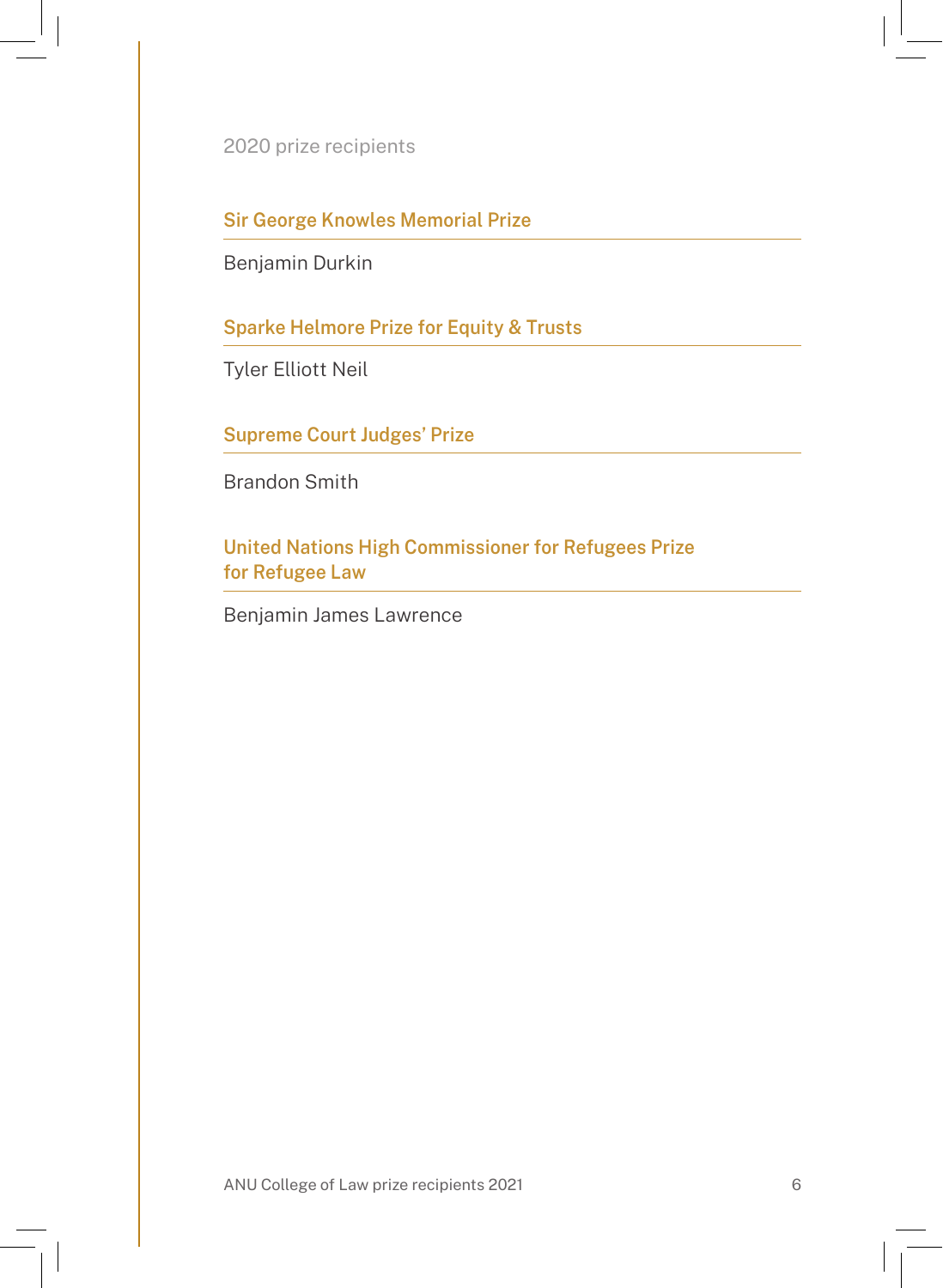### 2020 scholarship recipients

### ANU College of Law International Excellence Scholarship

Salman Tahir Mokhammad Ardafillah Leo Sinulingga Kanitsorn Taraprasert Kamolchanok Prechaporn

#### ANU College of Law International Merit Scholarship

Galymzhan Alpeis Jonathan Blaine Xiaoyang Xin

### ANU College of Law International Pathway Scholarship

Pakjira Wichaidit Natpanot Simajaruk Dewo Baskoro Bisuk Martuaraja

### Asia Law Internship Grant

Eric Cao Xinglin Li Thulasie Venkatraman Sita Sekhar Naik Anvesh Bulusu Daniel Kang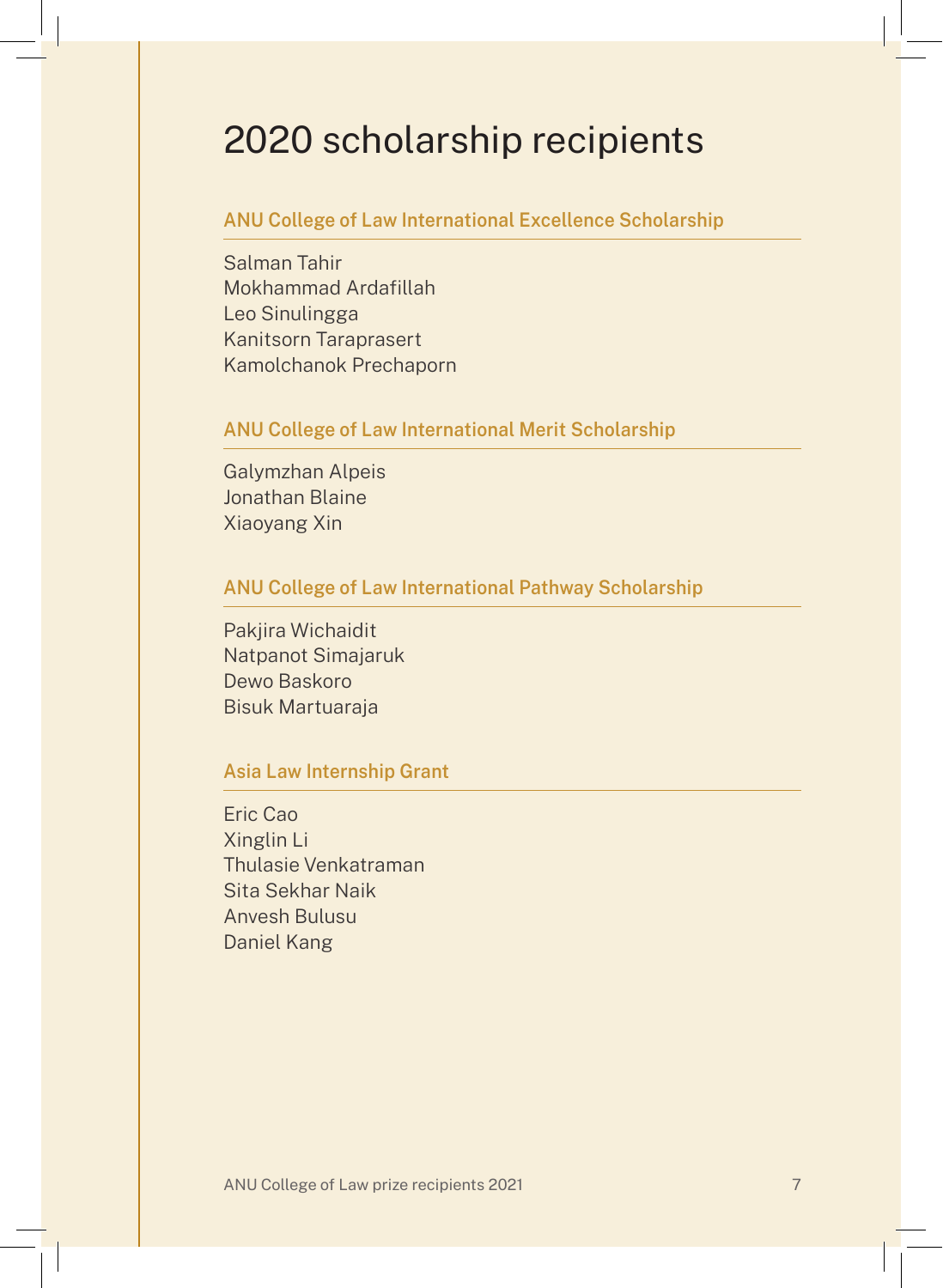### 2020 scholarship recipients

### Chris and Kerryn Marks Travel Grant

Mia Walton Abigail Widijanto Rosie Proctor Kathleen Cunningham

Freilich Indigenous Student Scholarship in Law 2020 recipient (until end 2021)

Amanda Wingett

Frohlich World Bank Scholarship with the Integrity Vice-Presidency

Penelope Han

Leslie Zines Constitutional Law Scholarship

Charlotte Hoynes

Littleton Groom Memorial Award

Elizabeth Sutton

Tino and Tano Salpietro Award

Aaron Bronitt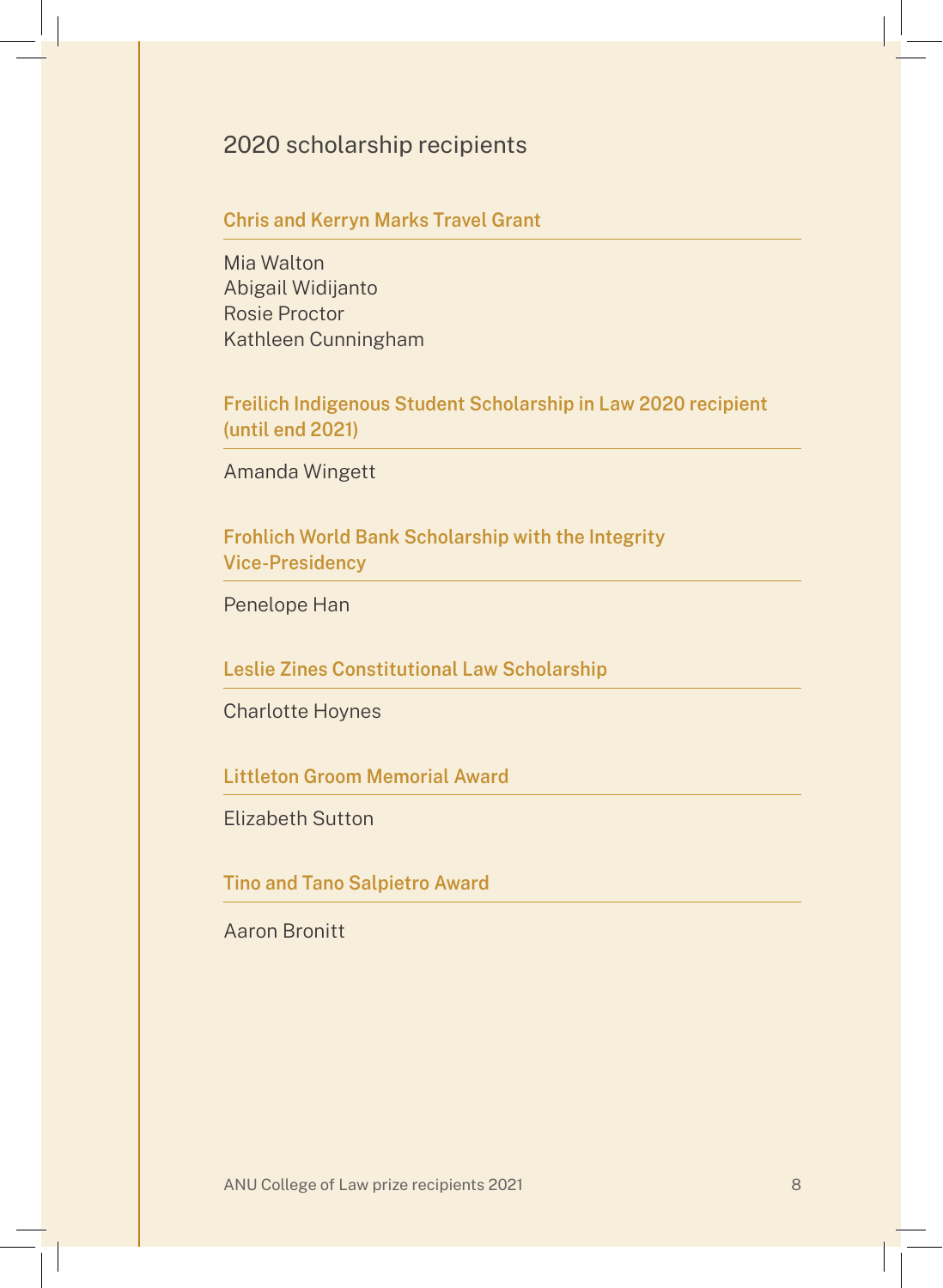### Teaching excellence awards

#### Award for Teaching Excellence

Professor Vivien Holmes Lawyers, Justice and Ethics

Dr Anne Macduff Feminist and Critical Legal Theory

#### Award for Excellence in Supervision

Associate Professor Anthony Hopkins Criminal Law and Procedure

### Award for Excellence in Tutoring

Luca Moretti Commonwealth Constitutional Law

### Award for Program or Service that Enhances Learning

CEIST team (College Education Innovation Support Team) Transition to online learning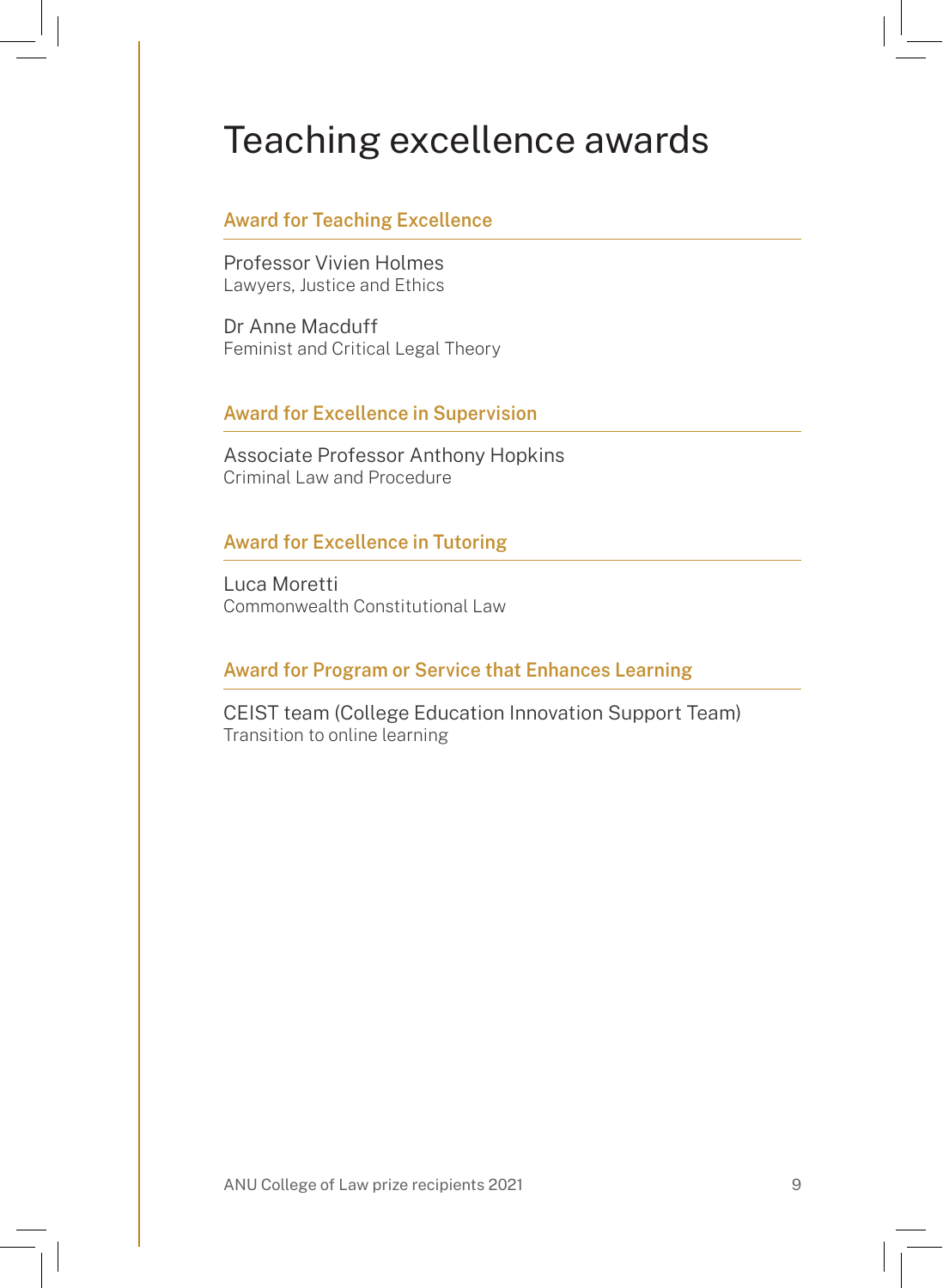### Citation for Outstanding Contribution to Student Learning

Andrew Henderson Bachelor of Laws (Honours) review

Barry Yau Professional Practice Core

Professor Desmond Manderson faal fassa frsc Colonialism and the Rule of Law

Dr James Prest Environmental Law Clinic/Climate Law

Associate Professor Pip Ryan Litigation and Dispute Management/MasterMind

### WATTLE Award

Associate Professor Esmé Shirlow International Law